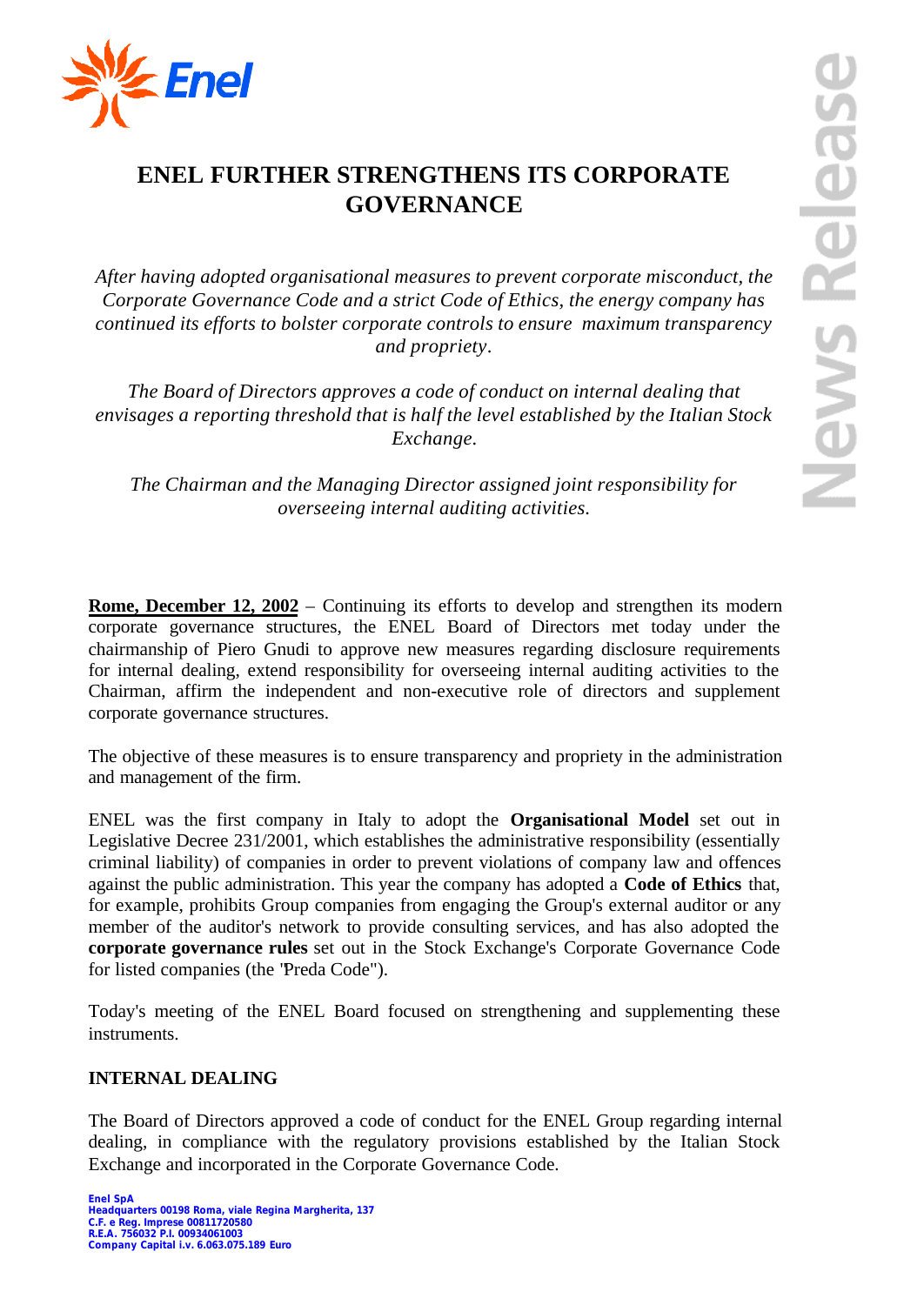

These provisions establish that as from 1 January 2003 all listed companies shall disclose significant transactions involving financial instruments issued by such companies or their subsidiaries carried out by persons with significant decision-making powers in the company and who have access to price-sensitive information (so-called "relevant persons").

Compared with the rules established by the Stock Exchange, the ENEL Group's code of conduct stands out for the following provisions:

- the application of disclosure requirements regarding internal dealing for about 25 relevant persons in the Group (in addition to the directors, acting statutory auditors and the parent company's General Manager). In order to ensure a sufficiently flexible definition of relevant persons, the disclosure requirements can be extended to other persons that the Chairman or the Managing Director of ENEL S.p.A. may indicate;
- the reduction of the threshold for significant transactions to be reported to the market on a quarterly basis (from  $\epsilon$ 50,000 to  $\epsilon$ 25,000) and for those to be reported immediately (from  $\text{\textsterling}250,000$  to  $\text{\textsterling}125,000$ );
- the application of disclosure requirements for the exercise of stock options or preemption rights by relevant persons;
- the prohibition of relevant persons from carrying out transactions (other than those involving stock options or pre-emption rights) in the 30 days preceding the approval of the annual and half-year financial statements by the company's Board of Directors. The Board may also establish other blocking periods during the year in concomitance with other significant events;
- the establishment of an appropriate system of penalties for relevant persons who violate the provisions of the code of conduct.

## **RESPONSIBILTIIES OF THE CHAIRMAN WITH REGARD TO AUDITING ACTIVITIES**

The Chairman - who acts as guarantor of the implementation of an effective corporate governance system - was assigned joint responsibility with the Managing Director for overseeing the auditing system, which among other duties is charged with monitoring the operation of and compliance with the Organisational Model.

### **CODE OF CONDUCT**

The recommendations introduced with the Corporate Governance Code last July have been incorporated in the corporate governance structures of the parent company and the Group.

The Board acknowledged the non-executive role of all directors, with the exception of the Managing Director, and affirmed that such directors meet the requirements for independence (pursuant to the definition of non-executive and independent directors set out in articles 2 and 3 of the Corporate Governance Code).